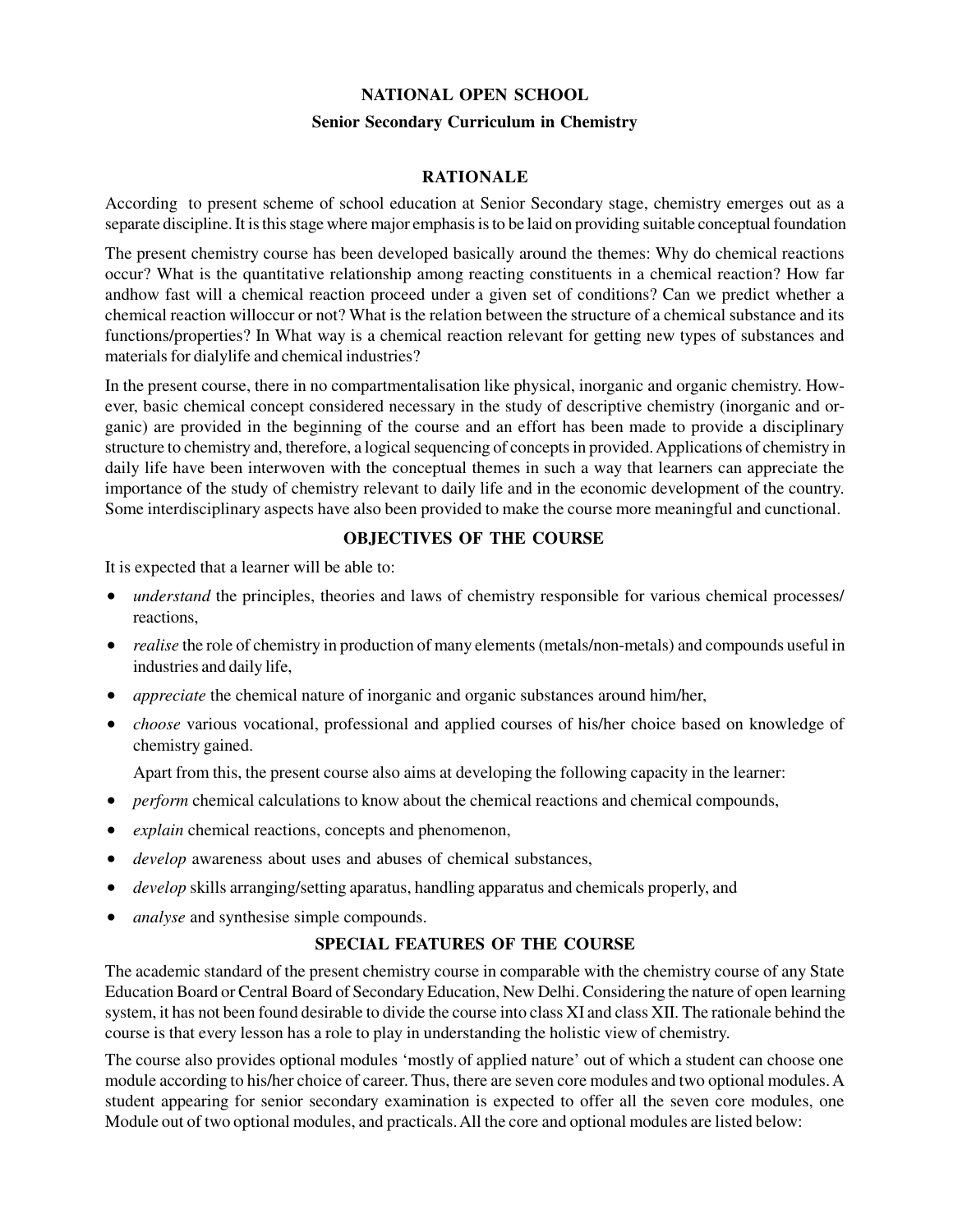| S. No. | Module                                | Marks   | <i>Study</i> |
|--------|---------------------------------------|---------|--------------|
|        |                                       | Alloted | Hours        |
| 1.     | Atom Molecule and                     |         |              |
|        | <b>Chemical Arithmatics</b>           | 7       | 14           |
| 2.     | Atomic Structure and Chemical Bonding | 12      | 33           |
| 3.     | <b>States of Matter</b>               | 12      | 18           |
| 4.     | <b>Chemical Energetics</b>            | 8       | 23           |
| 5.     | <b>Chemical Dynamics</b>              | 8       | 19           |
| 6.     | <b>Chemistry of Elements</b>          | 10      | 48           |
| 7.     | <b>Chemistry of Organic Compounds</b> | 12      | 48           |
|        | <b>OPTIONAL MODULES</b>               |         |              |
| I.     | <b>Environmental Chemistry</b>        | 15      |              |
| Π.     | Chemistry and Industry                |         | 37           |
|        | Total                                 | 80      | 240          |
|        |                                       |         |              |

**CORE MODULES**

A detailed curriculum is given for your ready reference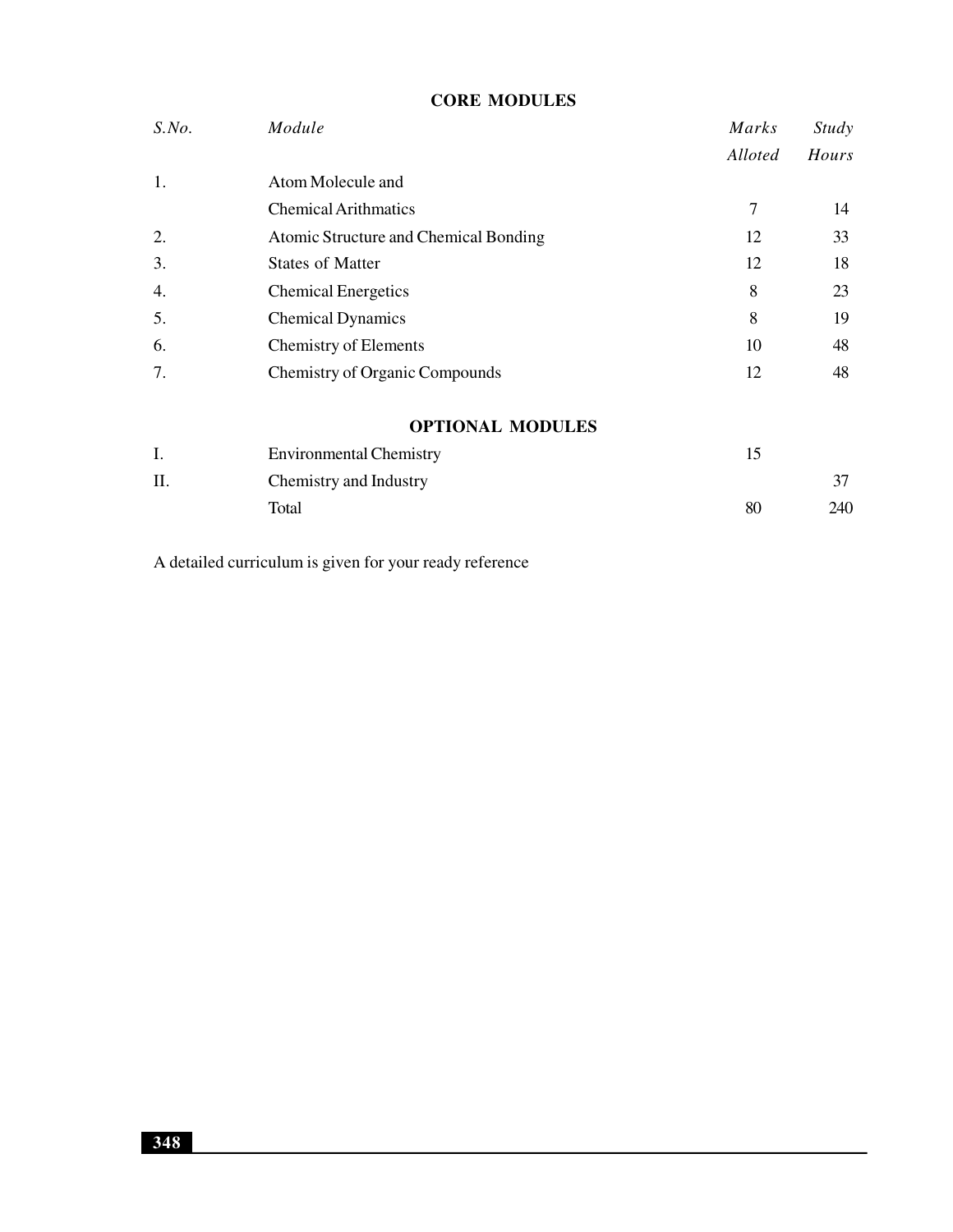# **Sr. Secondary Chemistry Curriculum**

# **CORE MODULES MODULE 1:ATOMS MOLECULES AND CHEMICAL ARITHMATICS**

## **Lesson 1 Mole Concept**

- A simple idea of basic SI units
- Counting and weighing of atoms and molecules
- Avogadro constant
- Molar quantities

## **Lesson 2 Chemical Arithmetic**

- Chemical formula and percentage composition
- Empirical and molecular formulae
- Mole, Mas, Volume relationships in chemical reactions
- Limiting reagent concept and percentage yield

## **MODULE 2:ATOMS STRUCTURE AND CHEMICAL ARITHMATICS**

## **Lesson 3 Chemical Arithmaties**

- Fundamental particles of an atom (electron, Proton, Neutron)
- Rutherford's nuclear model
- Electromagnetic spectrum
- Line spectra of H-atom: Bohr model (no derivation)
- Wave-particle duality: Heisenberg's uncertainty principle
- The wave mechanical model-orbitals (probability picture may be emphasised),
- Quantum numbers
- Pauli's exclusion principle
- Aufbau Principle-electronic configuration of atoms
- Types of orbitals  $(s, p, d, f)$ : shapes of s,p,d orbitals
- Hund's rule

## **Lesson 4 Periodic Table and Atomic Properties**

- Long Form of periodic table and IUPAC nomenclature for elements with  $Z > 110$  (brief mention)
- Variation in atomic properties (size, jonization energy, electron affinity, valency and electro negativity)

## **Lesson 5 Chemical Bonding**

 Why do atoms combine? (potential-energy diagram)

- Types of bonds and their characteristics (logic, Covalent, Coordinate, Metallic)
- Shapes of molecules, Introduction to VSEPR theory (upto 6 electron pairs only)
- Hybridization of atomic orbitals
- Multiple covalent bonds  $(\sigma,\pi)$  e.g.  $C_2H_4$ ,  $C_2H_2$
- M.O. Theory, Homonuclear molecule  $(H_2, N_2, O_2, F_2)$ , Bond Parameters
- Hydrogen Bonding

# **MODULE 3: STATES OF MATTER**

# **Lesson 6 Gaseous State**

- Properties
- Boyle's Law
- Charles law-Kelvin Temperature Scale
- Avogadro's Law
- Dalton's law of partial pressures
- Ideal gas equation
- The kinetic molecular theory of gases (no derivation)
- Graham's law of diffusion
- real gases-deviations from ideal gas behavior, Vansder Waal equation Liquefaction of gases, critical Constants

## **Lesson 7 Liquid State**

- Properties of liquids
- Vapour pressure
- Surface tension
- Viscosity

## **Lesson 8 Solid State**

- Properties of solids
- Classification of solids
- Unit cell and their types
- Packing in crystals
- Structure of simple ionic compounds
- Imperfections in solids (Frenkel, Schottky defects)

#### **Lesson 9 Solutions**

- Solution, solute and solvent
- Concentration of solutions-molarity, molality, mole fraction, percentage and Strength
- Types of solutions
- Raoult's law
- Ideal and non-ideal solutions
- Colligative properties of solutions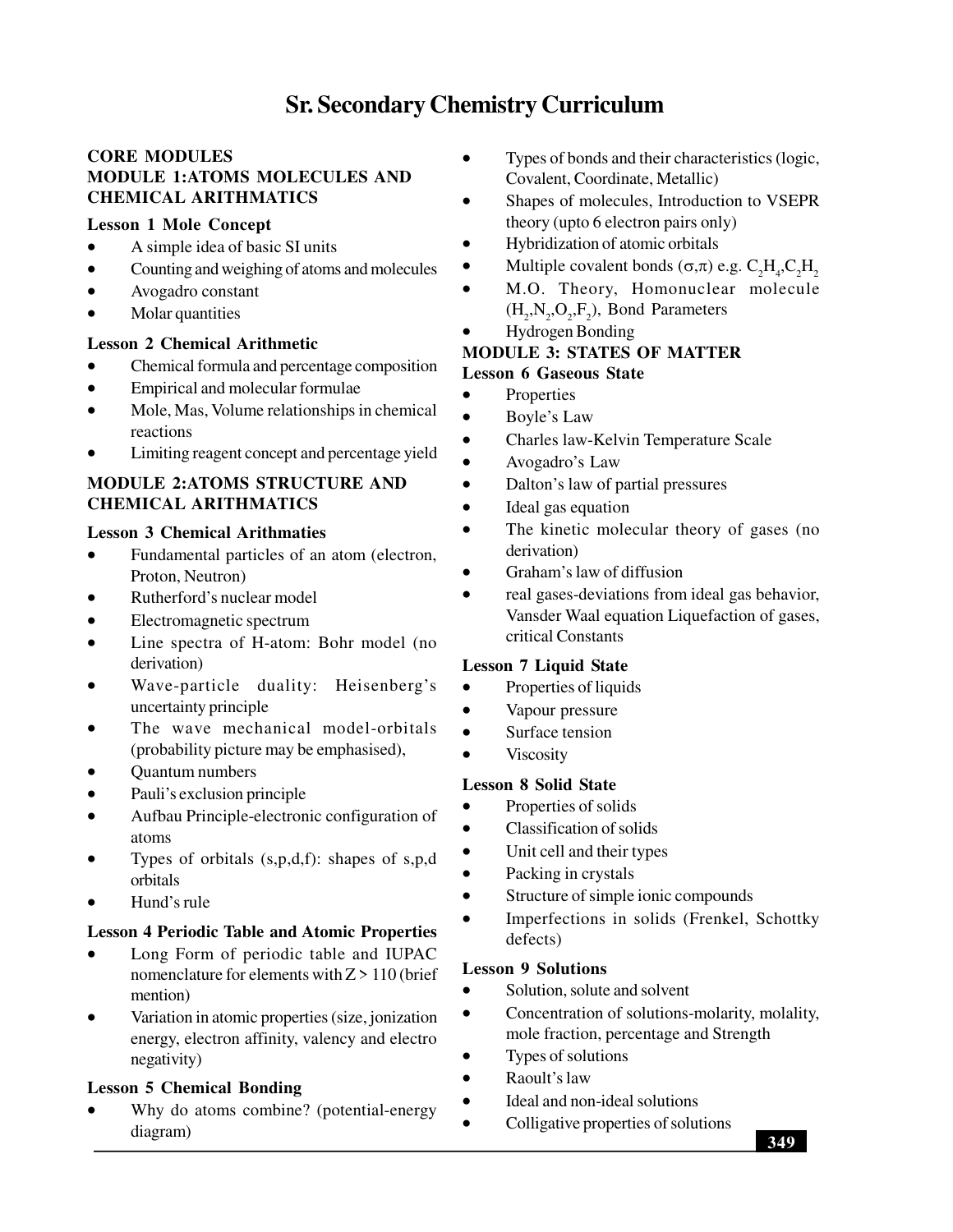Van't Hoff factor

## **Lesson 10 Colloids**

- The Colloidal Solution
- True solution, colloidal solution and suspension
- Classification of colloids
- Preparation and properties of colloidal solutions
- Applications of colloids

### **MODULE 4: CHEMICAL ENERGETICS Lesson 11 Chemical Thermodynamics**

- System : Isolated, closed and open systems
- Processes: cyclic, isothermal, adiabatic, reversible and irreversible
- Standard state of a substance
- Exothermic and endothermic reactions
- Thermochemical equations
- Concept of internal energy and enthalpy change, relationship between  $\Delta H$  and  $\Delta U$ ,
- I<sup>st</sup> law of thermodynamics
- Standard enthalpy of reactions
- Enthalpy changes during a reaction: enthalpy of formation, enthalpy of combustion, enthalpy of neutralization
- Hess's law and its applications
- Bond enthalpy

# **Lesson 12 Spontaneity of Chemical Reactions**

- Concept of entropy, entropy change and spontaneity
- IInd law of thermodynamics
- Concept of free energy, relationship between G,H and S
- Free energy change and spontaneity of a chemical reaction
- Standard free energy of formation
- Free energy change and chemical equilibrium
- $\bullet$  III<sup>rd</sup> law of thermodynamics and its significance (illustrative)

## **MODULE 5: CHEMICAL DYNAMICS Lesson 13 Chemical Equilibrium**

- Dynamic nature of equilibrium; Factors affecting equilibrium
- Reversible and irreversible reactions
- Types of equilibrium system: Homogeneous and heterogeneous systems
- Laws of chemical equilibrium
- Relationship between Kc and Kp
- Le Chatelier's Principle and its applications

## **Lesson 14 Ionic Equilibria**

- Acid-base equilibrium
- lonisation constant of lead acids and bases
- Ionization of water
- pH value
- Common Ion effect
- Buffer solutions, Henderson equation
- Solubility equilibrium, solubility product and its applications
- Salt Hydrolysis
- Acid base titration

## **Lesson 15 Electrochemistry**

- Oxidation and Reduction (Electron transfer concept)
- Oxidation number, balancing of Redox reaction by oxidation number method
- Types of cells: Electrolytic and electrochemical
- Electrolytic conduction (Conductance, conductivity molar conductivity, effect of dilution, Kohlrausch's law)
- Standard electrode potential
- Electrochemical series and its applications
- Effect of concentration of electrode potentials (Nernst equation)
- Relationship between emf and free energy change

## **Lesson 16 Chemical Kinetics**

- Rate of Reaction: Average and Instantaneous
- Expressions for reaction rates
- Factors affecting rate of reaction
- Rate law
- Order of a reaction
- First order reaction
- Half change period
- Effect of temperature on reaction rate

# **Lesson 17 Adsorption and Catalysis**

- Adsorption-Physical and Chemical
- Adsorption Isotherms (Freundlich and Langmuir)
- Catalysis-Homogenous and Heterogeneous
- Activation energy

# **MODULE 6 Chemistry of Elements**

- **Lesson 18 Occurrence And Extraction of Metals**
- Occurrence of metals
- Important ores of some common elements : Na,Al, Sn, Pb, Ti, Fe, Cu, Ag and Zn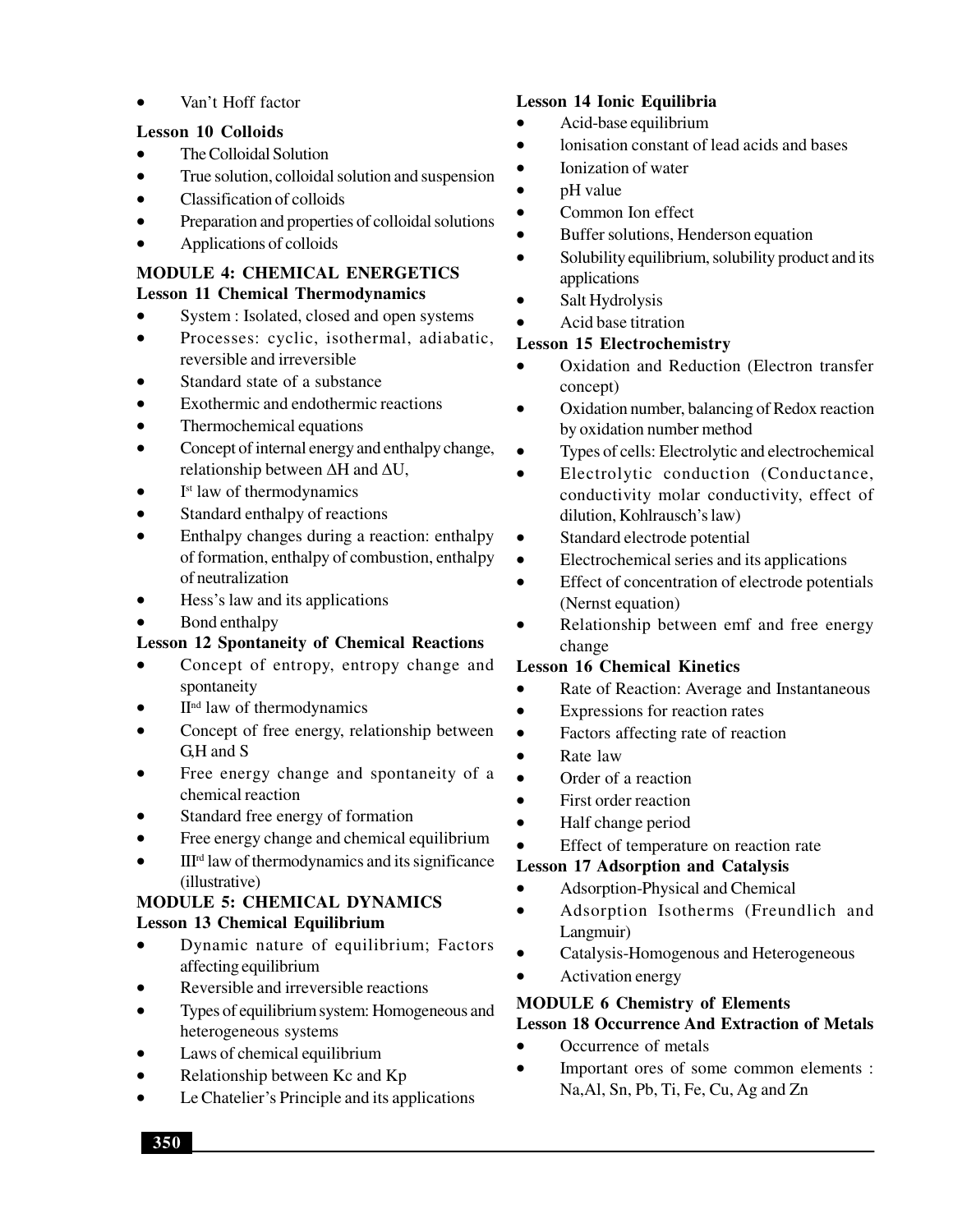General principles involved in the isolation of metals from their ores (concentration of the ore, reduction and refining)

## **Lesson 19 Hydrogen and s-Block Elements**

- Unique position of  $H_2$  in Periodic
- Properties reactions and uses
- Isotopes of hydrogen
- Water structure and aggregation of water molecules, Heavy Water
- Hydrogen peroxide
- Alkali Metals and Alkaline earth metalsoccurrence, electronic configuration trends in atomic and physical properties, reactivity electrode potential,
- Reaction with oxygen, hydrogen, halogens and water
- Solubility and thermal stability of their oxo salts. **Lesson 20 General characteristics of The p-block elements**
- Occurrence in nature and electronic configuration, (physical and chemical properties)
- Inert pair effect
- Anomalous properties of first element

## **Lesson 21 p-Block elements and Their Compounds-I**

- Boron family-borax, boric acid, boron hydrides, halides.
- Carbon family-allotropes (graphite, diamond, elementary idea of fullerens)
- Oxides, carbides, halides
- Nitrogen family-Ammonia, Nitric acid, fertilizer (N,P) and fixation of nitrogen industrial and biological
- Nitrogenous and phosphatic fertilisers

## **Lesson 22 p-Block Elements and their compounds-II**

- Oxygen family-oxxides, acidic, basic and amphoteric, Ozone (Oxidizing Properties)
- Halogens- Hydrides, oxides and oxoacids of chlorine.
- Bleaching powder-preparation and properties, Interhalogen compounds.
- Noble gases-compounds of xenon: xenon fluorides, oxides (preparation, structure)

## **Lesson 23 d-Block and f-Block elements**

- Electronic configuration
- General trends in the Chemistry of first row transition elements
- Properties-metallic character, oxidation state, ionic radii, catalytic properties, coloured ions, complex formation, magnetic properties, interstitial compounds alloy formation.
- Preparation, properties and applications some important compounds:
- KMnO<sub>4</sub>, K<sub>2</sub>Cr<sub>2</sub>O<sub>7</sub>
- f-Block elements-configuration, properties and lanthanide contraction

## **Lesson 24 Coordination Compounds**

- Werner's theory
- Nomenclature
- Bonding-V.B. Approach
- Applications (qualitative analysis, extraction of metals and biological systems)

# **MODULE 7 CHEMISTRY OF ORGANIC COMPOUNDS**

## **Lesson 25 Nomenclature and General Principles**

- Rules of IUPAC Nomenclature
- Types of bond fission
- Types of reactions: substitution, addition, elimination, oxidation/reduction (electrophilic and nucle ophillic)
	- Electron displacement in a covalent bond: inductive effect, electromeric effect,
- resonance and hyperconjugation, steric effect
- Isomerism–Structural isomerism, stereoisomerism

#### **Lesson 26 Hydrocarbons**

- Definition and types of hydrocarbons (Alkane, Alkene, alkyne, Arene)
- IUPAC nimenclature
- Preparation and Properties of Hydrocarbons
- Physical properties of hydrocarbons
- Chemical properties of hydrocarbons (addition, substitution, elimination, oxidation)

## **Lesson 27 Compounds of Carbon ContainingHalogens (Haloalkanes and Haloarenes)**

- IUPAC Nomenclature of halogen compounds
- Preparation of haloalkanes and haloarenes
- Physical and chemical properties and uses

#### **Lesson 28 Alcohol, Phenols and Ethers**

- Classification
- IUPAC Nomenclature
	- Methods of preparation